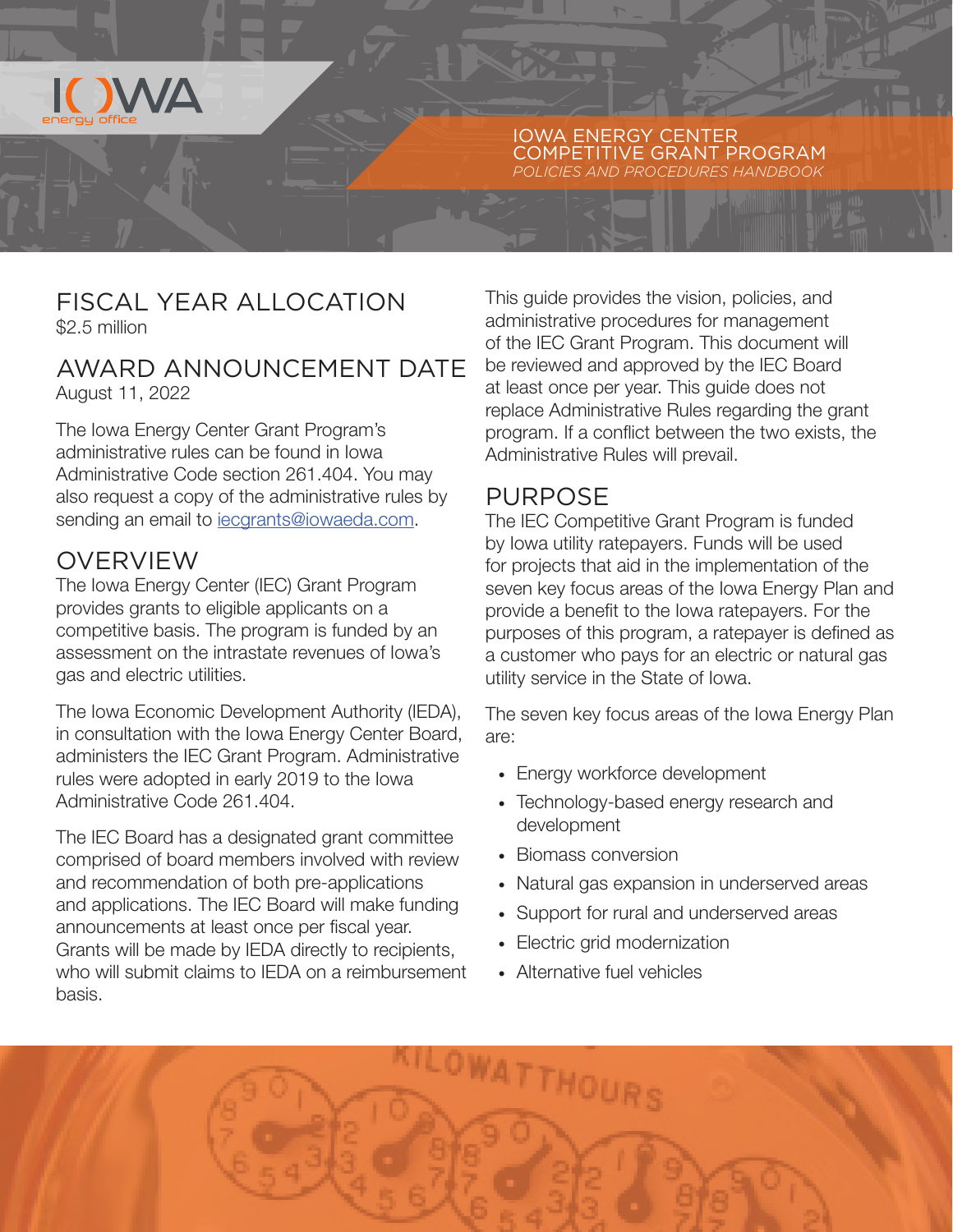

Iowa businesses, colleges and universities, and private nonprofit agencies and foundations are eligible to apply for IEC grant funds.

- · Any eligible applicant may submit an application that includes one or more sub-recipients.
- An eligible applicant may apply individually or jointly with another eligible or other eligible applicants.
- · A principal investigator will be allowed to submit one application per funding announcement. An applicant who has applied as the principal investigator for a funding announcement may also be named as a co-investigator on additional applications submitted but may not be named as a principal investigator on additional applications.
- · An eligible applicant may apply jointly with ineligible applicants, but the applicant cannot act solely as a passthrough to the ineligible entity.
- · A business will be considered an Iowa Business if the business is incorporated in the State of Iowa or authorized to do business in the state of Iowa.
	- A business that is authorized to do business in the state of Iowa must provide a certificate of authority during the full application phase.
	- Applicant must have an office physically located in Iowa.

# PROJECT PARTNERS

- · Applications with project partners are preferred by the review committee.
- · If project partners are named in the preapplication or full application, a letter of support must be provided.

# ELIGIBILITY REQUIREMENTS

Requirements for IEC grant awards include, but are not limited to, the following:

· Applicants shall demonstrate a benefit for ratepayers.

- · Applicants shall demonstrate that they are eligible candidates.
- · Applicants shall demonstrate the capacity for grants administration.

IN NAZA

- · Applicants who have previously received IEC awards shall have demonstrated acceptable past performance, including the timely expenditure of funds.
- · Applications shall demonstrate the feasibility of completing the proposed activities with the funds requested.
- · Applications shall identify and describe any other sources of funding for the proposed activities.

# INELIGIBLE PROJECTS

The following projects are ineligible for funding:

- · Relocation of a business
- · Expansion of a business
- · Funding for existing training programs
- · Private asset development
	- Examples of private asset development include:
		- Installation of solar array on a building only to benefit the owners/occupants of that building.
		- Installation of equipment to benefit only one community or neighborhood with no opportunity for replicability outside of the applicant organization (i.e., community solar array or community LED light installation).
		- Research and development used to primarily enable the manufacturing of a product solely for the profit of the applicant.
- · Pipeline, transmission line, and distribution line construction
- · First generation ethanol
- · Cellulosic ethanol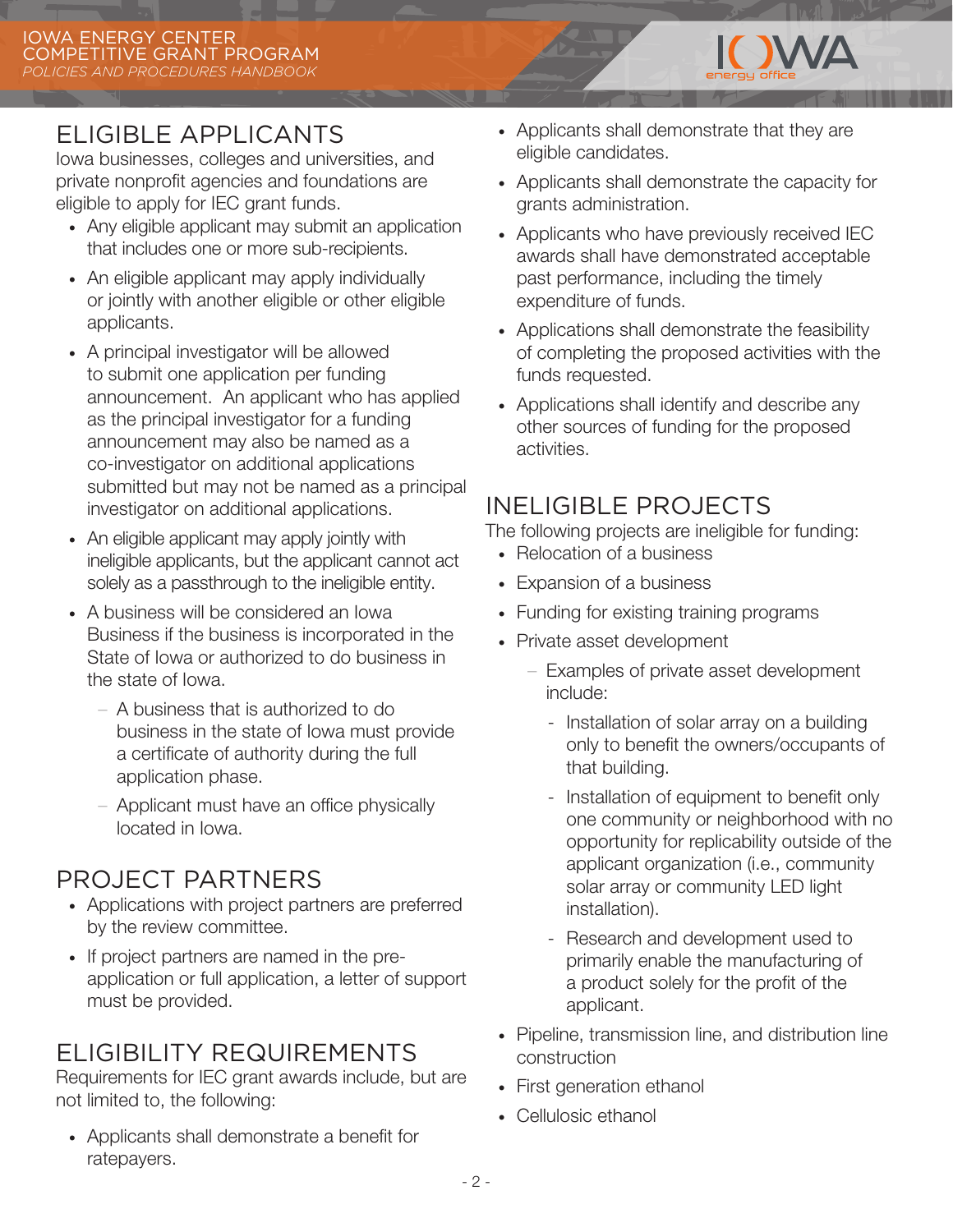

# ELIGIBLE EXPENSES

Only expenditures directly related to the implementation of the funded grant activity will be reimbursed. Examples of eligible expenses include, but are not limited to:

- · Salaries/wages
- · Supplies and materials
- · Domestic travel
- · Tuition
- · Equipment purchases, which must be approved by the board at the time the award is made
- · Vehicle purchases, which are eligible only when the purchase of the vehicle is an integral part of the funded grant activity and must be approved by the board at the time the award is made

# INELIGIBLE EXPENSES

Ineligible expenses include, but are not limited to:

- · Purchase or rental of buildings
- · Office equipment
- · Furniture and fixtures
- · Intangible assets
- · International travel
- **Insurance**
- · Phone expenses

# OTHER BUDGETARY REQUIREMENTS

Other budget requirements include the following:

- · Indirect costs shall not exceed more than 20 percent of the IEC grant award request.
- · IEC grant funds shall not be used as cost share to a federal grant award.
- · Vehicle purchases or other vehicle-related expenses are not eligible if the purchase or expense supports the proposed grant activity but is not an integral part of the proposed grant activity. If a vehicle purchase is an integral part of a grant activity but a recipient fails to obtain board approval prior to the purchase, then the vehicle purchase is ineligible.
- · The final application award request cannot increase more than 5% from the award request identified in the pre-application, unless a more substantial deviation is requested by the grant committee during the pre-application review.

# COST SHARE

- · Cost share is required to apply for Iowa Energy Grant Funds
	- Minimum cost-share 5%
		- In-kind donations can be used as cost share.
		- Cost share for Iowa based business applicants must include a monetary cost share contribution if supplies, materials or equipment are included in the budget (10% of these line items).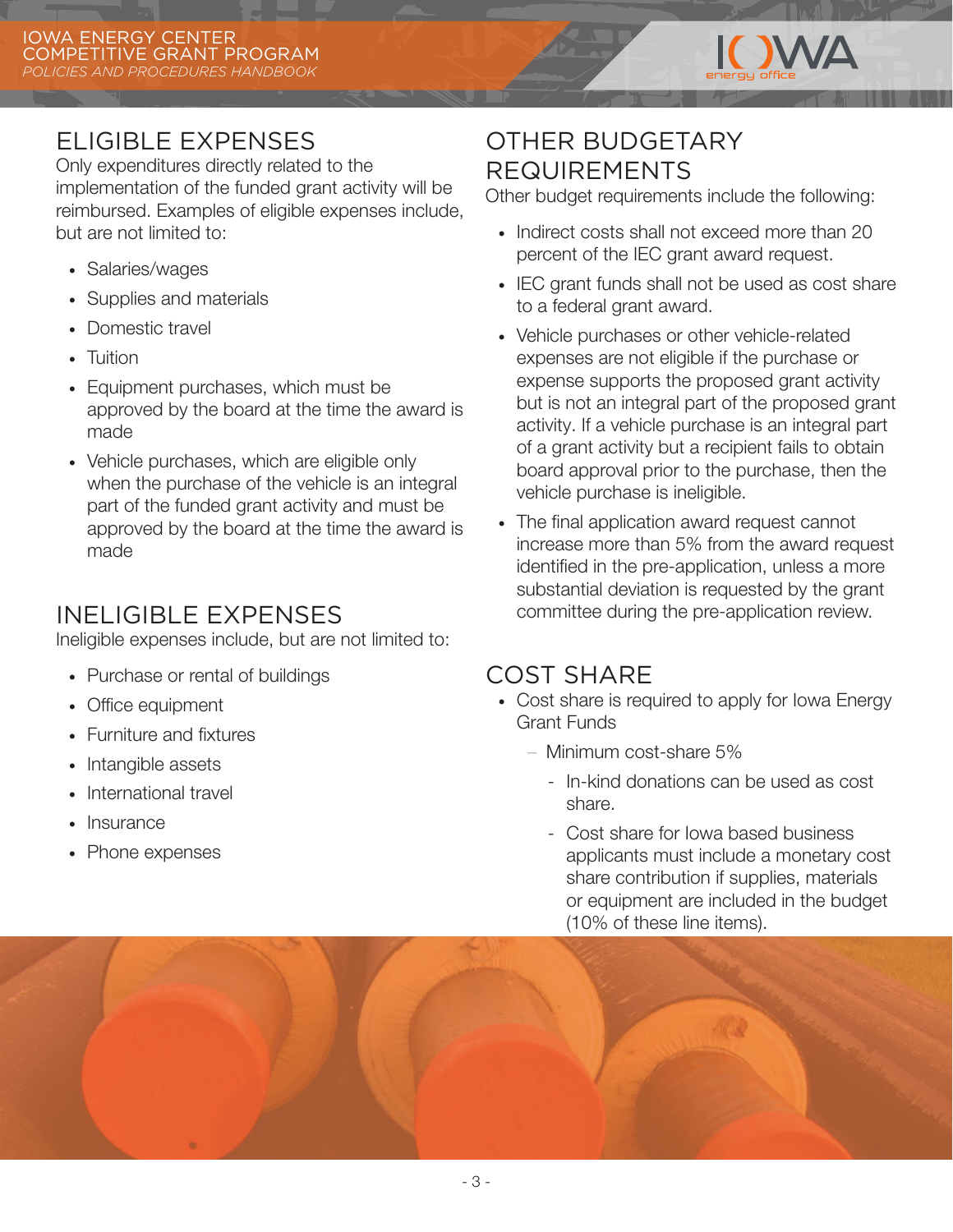- · Example: Applicant includes the purchase/ installation of batteries in their project budget under the equipment line item, at a cost of \$20,000. The total IEC grant award request is \$200,000. The applicant would be required to provide a total of \$10,000 in cost share (5% of \$200,000), of which, \$2,000 must be a monetary cost share contribution (10% of the \$20,000 equipment line item).
- · If cost share requirements are not met, the preapplication will be disqualified.
- · Applicants do have the opportunity to obtain extra points if they provide or secure additional cost share.
- · Unrecovered indirect costs cannot be used as cost share. However, matching indirect costs can be counted as cost share (not to exceed 20% of the total project budget).
- · Cost share must be accounted for at the preapplication phase.
	- If an applicant obtains additional cost share after being selected for a full application, they must receive approval from the grant committee to include the additional cost share in the budget in the final application.
- · Points awarded for cost share will be based on the total grant award request. (5.1%-20.1%)

# PRE-APPLICATION REVIEW CRITERIA

#### *Pre-Application Process*

- · IEDA will release an open call for grants on their website and via email to stakeholders.
- The pre-application will be completed via IowaGrants.
- · Once the pre-application window has closed, all pre-applications received will be reviewed by the program manager for eligibility and completeness. Internal IEDA staff will then review the pre-applications and prepare recommendations for the committee. Internal IEDA staff included in the review may include:
- Grant program manager
- Other Iowa Energy Office program managers

**IONAZ** 

- Team leader
- Legal counsel
- Financial manager
- · The grant committee will then review the pre-applications and select which will move forward in the application process. The grant committee will evaluate and record the collective answers on a single review sheet with a numerical score and comments. The grant program manager, on behalf of the grant committee, will invite selected applicants to submit a full application.
	- This invitation will be sent to the point of contact as provided in the pre-application.

## *Pre-Application Screening Criteria*

- · Applicant is an eligible candidate
- · Funding request meets eligible project and expense requirements
- · Request is for no less than \$10,000 and no more than \$1,000,000
- · Initial grant duration does not exceed three years
- · Application is complete and submitted through **IowaGrants**
- · Applicants must indicate if they have obtained cost share in the pre-application phase
- · Principal investigator/applicant is not named as principal investigator/applicant on any other applications – they can, however, be named as co-investigators or sub-recipients on additional applications
- · Signature from the applicant organization's legally responsible official on the application approval document, which will be uploaded to IowaGrants by the applicant
- · Application approval document/certification has been signed and uploaded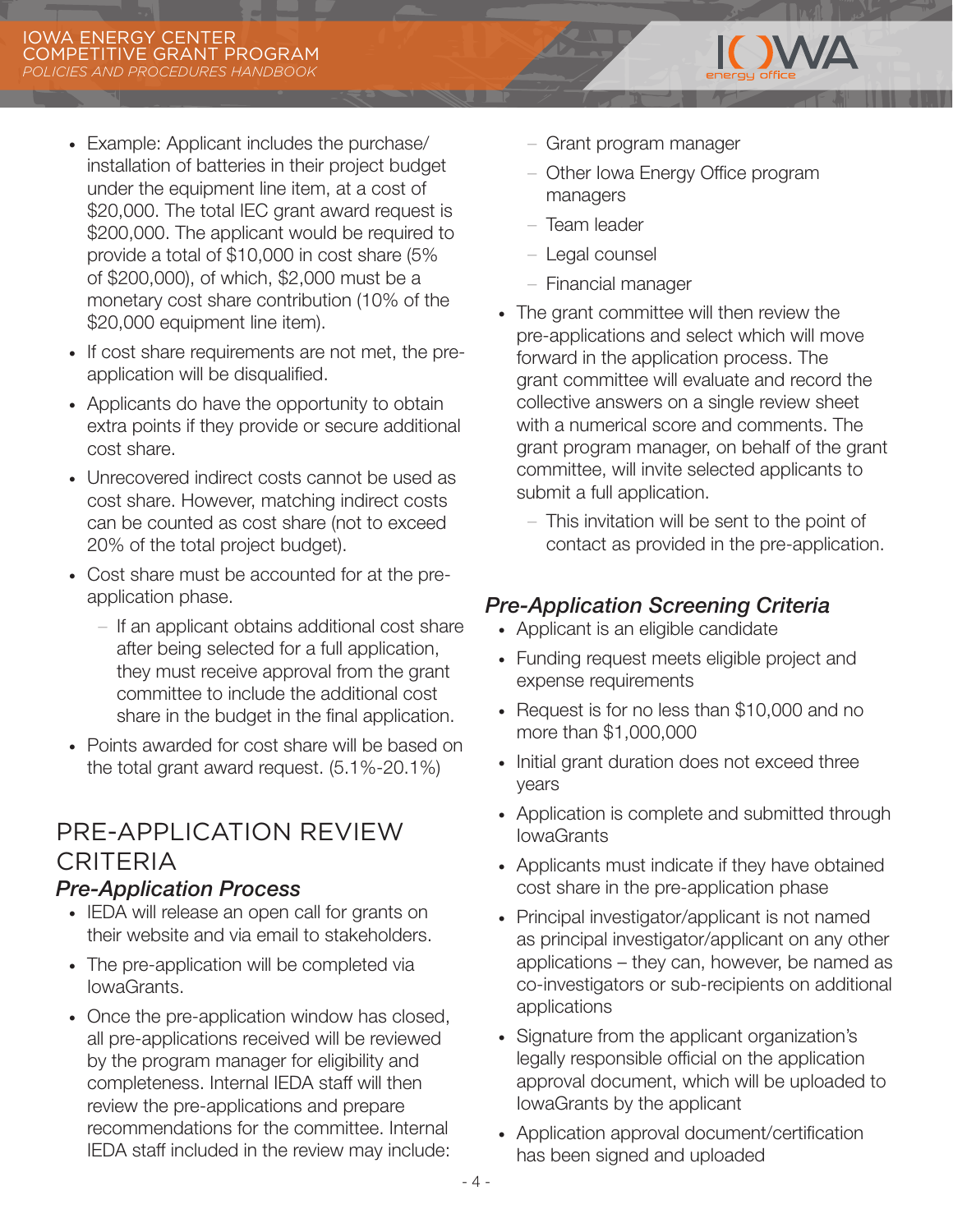

### *Pre-application Review Sheet*

Applicant must achieve a minimum score of 30 out of 37 to move on to the full application round.

| <b>Evaluation Criteria</b>                                                                                        | <b>Total Points</b> |
|-------------------------------------------------------------------------------------------------------------------|---------------------|
| Does the proposal demonstrate how the project meets one of the seven key focus<br>areas of the Iowa Energy Plan?  | 4                   |
| Does the proposal demonstrate how the project provides a benefit to lowa ratepayers?                              |                     |
| Does the proposal differentiate itself from previously funded IEC projects?                                       | 5                   |
| Does the proposal clearly describe the project goals?                                                             | 5                   |
| If the applicant has received previous IEC awards, did they demonstrate acceptable<br>past performance?           | $\overline{2}$      |
| Is the applicant collaborating with any other relevant partners?                                                  | 5                   |
| Is the budget proposal complete and does it appear to appropriately support the grant<br>activities as described? | 3                   |
| Does the proposal describe a dissemination or post-grant activity plan?                                           | 3                   |
| Does the proposal demonstrate that the applicant has obtained cost share?                                         | 3                   |

# FULL APPLICATION PROCESS

- · The grant committee will invite selected applicants to submit a full application, which will be completed via IowaGrants. The program manager will communicate the application submission deadlines and other application details to selected applicants via the email address provided during the pre-application process. The program manager will be responsible for all communications to selected applicants and will serve as the point of contact for applicants.
- · Once the submission deadline has closed, the program manager will review the applications for eligibility and completeness.
- · Internal IEDA staff will then review the applications and prepare recommendations for the committee. Internal IEDA staff included in the review may include:
	- Grant program manager
	- Other Iowa Energy Office program managers
	- Team leader
	- Legal counsel
	- Financial manager
	- An outside technical review panel may be utilized for application reviews when IEDA staff and/or grant committee members feel it is necessary. This may delay the published timeline.
- · IEDA staff will prepare a recommendation for the grant committee. The grant committee will then review all the applications and make a recommendation to the full board. The committee will score the applications together and provide one scoring sheet for each application.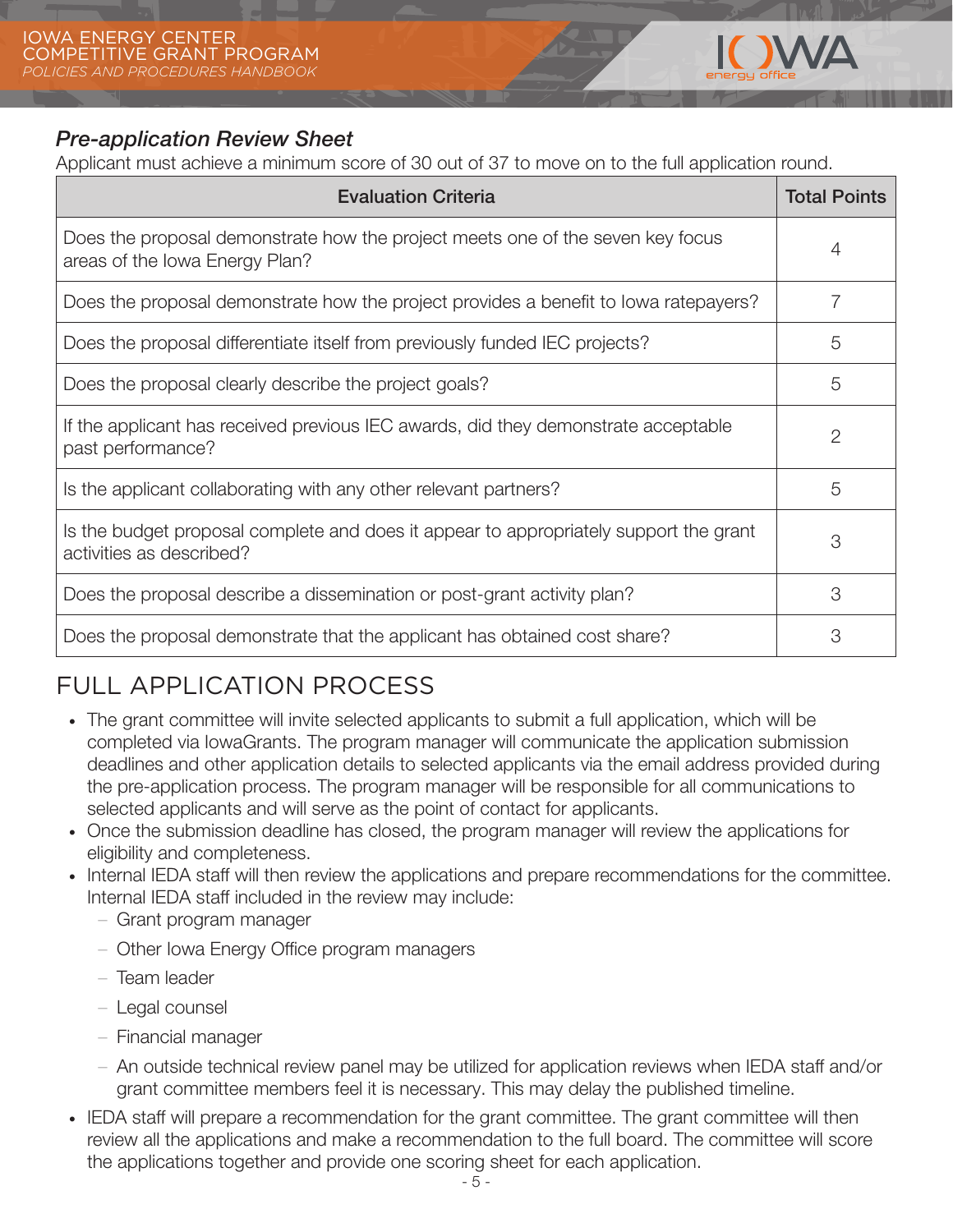- · The program manager will summarize the applications and grant committee recommendations for the IEC Board.
- · The board will then review all applications and the recommendations from the grant committee and vote on each application.
- · Applicants selected to receive grant funds will be notified in writing within 15 days of the board's decision. Applicants not selected will receive a denial letter.

# FULL APPLICATIO REVIEW CRITERIA

### *Full Application Screening Criteria*

Includes all of the pre-application requirements, plus:

- · Indirect cost request does not exceed 20% of the total award request
- · For projects where a co-investigator or sub-recipient is named, a minimum of 51% of grant funds must be directed to activities performed by the recipient organization
- · Application identifies any other sources of funding for proposed activities
- · Award request cannot increase more than 5% from the award request identified in the preapplication, unless a more substantial deviation is requested by the grant committee
- · Applicants must account for all cost share in the pre-application phase unless permission is granted by the grant committee
- · Certificate of Authority has been provided if necessary
- · If subrecipients or project partners are named in the application, a letter of support or commitment must be provided.

# FULL APPLICATION SCORING SHEET

Applicants must achieve a minimum score of 150 out of 188 to be considered for funding.

| <b>Criteria</b>                     | <b>Evaluation Criteria</b>                                                                                                                                                                                                                                                                  | <b>Total Points</b> |
|-------------------------------------|---------------------------------------------------------------------------------------------------------------------------------------------------------------------------------------------------------------------------------------------------------------------------------------------|---------------------|
| Focus Area and<br>Ratepayer Benefit | Does the proposal explain the benefit it will provide to lowa<br>ratepayers?                                                                                                                                                                                                                | 5                   |
|                                     | Does the benefit appear to be sound and reasonable?                                                                                                                                                                                                                                         | 15                  |
|                                     | Does the proposal meet at least one of the seven key focus<br>areas?                                                                                                                                                                                                                        |                     |
|                                     | Key Focus Areas:                                                                                                                                                                                                                                                                            |                     |
|                                     | • Technology-based energy research and development<br>• Natural gas expansion in underserved areas<br>• Support for rural and underserved areas<br>Energy workforce development<br>Biomass conversion<br>Electric grid modernization<br>$\bullet$<br>Alternative fuel vehicles<br>$\bullet$ | 5                   |
|                                     | Does the fulfilment of the key focus area seem sound and<br>reasonable?                                                                                                                                                                                                                     | 10                  |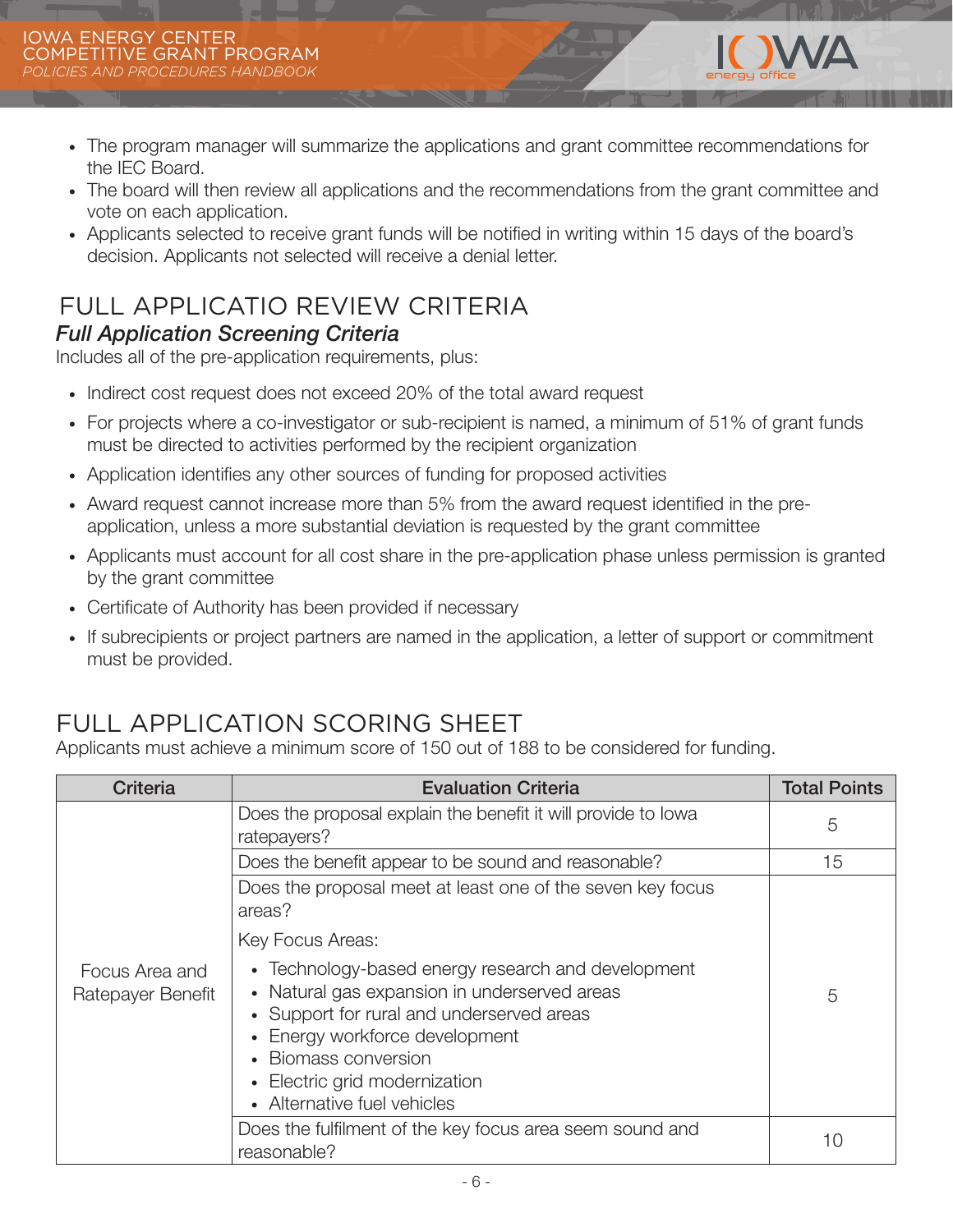<u> The Community of the Community of the Community of the Community of the Community of the Community of the Community of the Community of the Community of the Community of the Community of the Community of the Community of</u>



| <b>Criteria</b>                                   | <b>Evaluation Criteria</b>                                                                                                                                                                                                                                                          | <b>Total Points</b> |
|---------------------------------------------------|-------------------------------------------------------------------------------------------------------------------------------------------------------------------------------------------------------------------------------------------------------------------------------------|---------------------|
| Programmatic<br>Capabilities                      | Does the proposal provide information regarding organizational<br>experience, staff qualifications, and procedures and controls for<br>ensuring that awarded grant funds will be used in a timely and<br>efficient manner in order to successfully complete proposed<br>activities? | 5                   |
|                                                   | Has the applicant received previous Iowa Energy Center awards?                                                                                                                                                                                                                      |                     |
|                                                   | If no, applicant will receive 5 pts.                                                                                                                                                                                                                                                | 5                   |
|                                                   | If yes, did applicant expend grant funds in a timely manner and<br>comply with reporting requirements? If yes, applicant will receive<br>up to 5 pts based on past performance.                                                                                                     |                     |
|                                                   | Does the proposal describe the applicant's project goals to be<br>reached by project end?                                                                                                                                                                                           | 5                   |
|                                                   | Are the project goals described in clear, easy to understand<br>language?                                                                                                                                                                                                           | 10                  |
|                                                   | Do the project goals appear reasonable?                                                                                                                                                                                                                                             | 10                  |
|                                                   | Does the proposal describe the timeline, project tasks and<br>milestones of the project (in chronological order)?                                                                                                                                                                   | 5                   |
|                                                   | Do the project tasks appear reasonable? Are there an appropriate<br>number of tasks relative to the length and cost of the project?                                                                                                                                                 | 10                  |
| Project Approach,<br>Outcomes and<br>Deliverables | Does the proposal define the qualitative and/or quantitative<br>measures the applicant will use to document the achievement<br>of the goals of the project? Do the measures appear to be<br>reasonable?                                                                             | 8                   |
|                                                   | Does the proposal satisfy a need or a problem?                                                                                                                                                                                                                                      | 10                  |
|                                                   | Does the proposal demonstrate a new or novel approach to a<br>need or a problem?                                                                                                                                                                                                    | 5                   |
|                                                   | Does the proposal differentiate itself from previously funded lowa<br>Energy Center projects?                                                                                                                                                                                       | $\overline{7}$      |
|                                                   | Does the proposal define the staff roles and responsibilities in the<br>scope of work?                                                                                                                                                                                              | 3                   |
| <b>Budget and Budget</b>                          | Does the proposal demonstrate that the project is feasible within<br>the resources requested?                                                                                                                                                                                       | 10                  |
| Narrative                                         | Is the budget narrative complete, reasonable and sound?                                                                                                                                                                                                                             | 10                  |
| Dissemination and<br>Replication                  | Does the proposal provide a clear dissemination or post-<br>grant plan that is relevant to the goals of the project? Is the<br>dissemination plan appropriate for the post-grant period?                                                                                            | 5                   |
|                                                   | Does proposal demonstrate that the benefits of the project can<br>be replicated by outside entities post grant completion?                                                                                                                                                          | 10                  |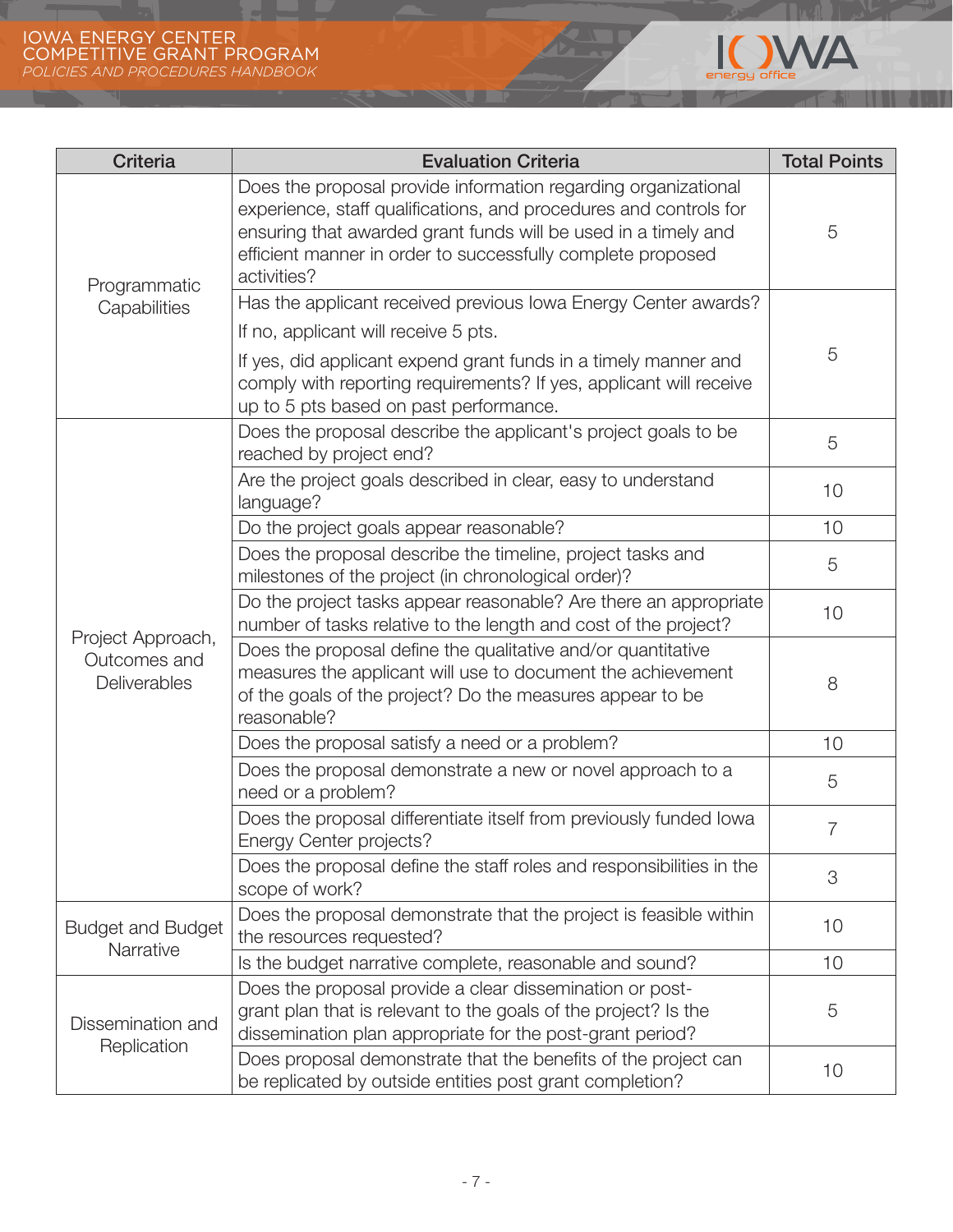

| <b>Criteria</b> | <b>Evaluation Criteria</b>                                                                                                                                                           | <b>Total Points</b> |  |
|-----------------|--------------------------------------------------------------------------------------------------------------------------------------------------------------------------------------|---------------------|--|
| Cost Share      | Does the proposal indicate that the project has received either<br>cost share funding match or external funding? This score will be<br>calculated based on the total project budget. |                     |  |
|                 | $5.1\% - 10\%$ 2 pts<br>$10.1\% - 15\%$<br>5pts<br>$15.1 - 20\%$<br>10 pts<br>$20.1\% +$<br>15 pts                                                                                   | 15                  |  |
|                 | Does the proposal indicate that the project has received external<br>cost share from a project partner?                                                                              | 5                   |  |
| Collaboration   | Does the proposal demonstrate they are collaborating with other<br>relevant partner organizations?                                                                                   | 10                  |  |
|                 | Does the proposal demonstrate they are collaborating with<br>another relevant eligible applicant(s)?                                                                                 | 5                   |  |

# ADMINISTRATION

### *Agreement*

The IEDA will notify successful applicants in writing of an approved request for funding. IEDA will, at the same time, issue an agreement, which will be between the recipient and IEDA. The recipient must return the agreement to IEDA within 45 days of the transmittal of the agreement from IEDA. Failure to return the agreement may be cause for the IEC Board to terminate the award.

## *Amendments*

Any substantive change to a funded IEC project, including time extensions, budget revisions, and alterations to proposed activities, will be considered an agreement amendment. The recipient shall request an amendment in writing. No amendment will be valid until approved by the board, except the following (with written confirmation from IEDA):

- · Staff may approve one no-cost extension provided that the extension does not cause the duration of the grant to exceed five years. Additional no-cost extensions will require board approval.
	- A typical no-cost extension will not exceed one year.
		- The first no cost extension request must be submitted for one year.
- A no-cost extension request must be submitted at least 45 days prior to project end date as listed in the agreement or amendments.
- · Staff may approve budget modifications that are not substantial. For purposes of this program, "substantial modification" means a budget modification of either \$10,000 or 10 percent of the total grant award, whichever is less.
	- The creation of a new budget line item will be considered a substantial modification, regardless of the amount of the modification.

To request a contract amendment (including all rebudget requests and revisions), the recipient shall initiate the amendment process in writing, through the correspondence section of IowaGrants. If the recipient organization has a sponsored programs office, the amendment request must be approved by the appropriate legally responsible official. Once the amendment request is received, staff will review and determine if the request requires board approval. If it does, staff will place the amendment request on the agenda for the next scheduled board meeting. If staff determines the request can be approved without board approval, staff shall initiate the amendment approval process.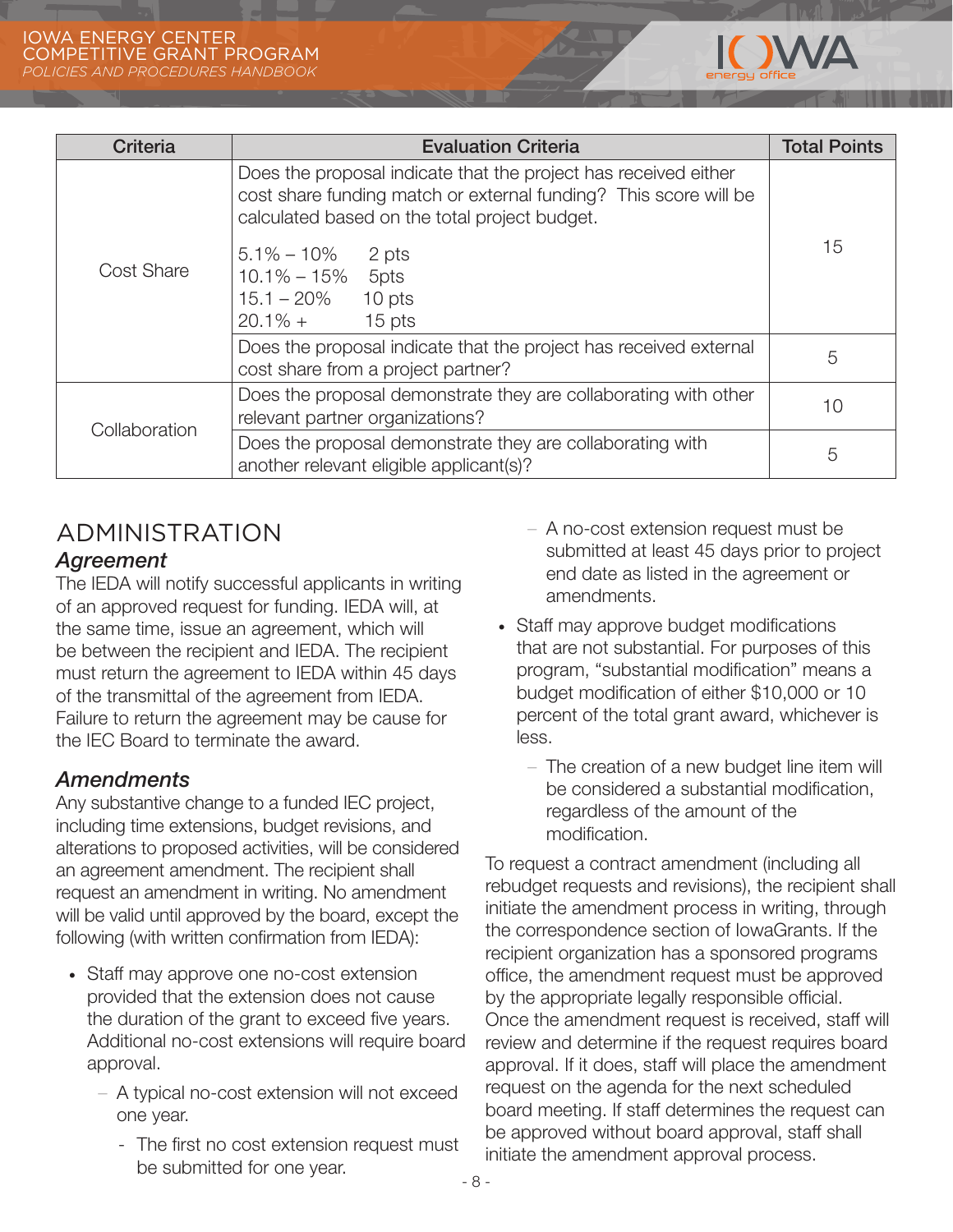## *Disbursement of Funds/Claims*

- · Disbursements will be made on a reimbursement basis. No advance disbursements will be allowed. Disbursement claims must be for an amount equal to or greater than \$500 per request, except for the final draw of funds. All claims must be made through IowaGrants and must be submitted quarterly. If no funds will be requested, the recipient will still file a monthly report. When submitting a claim, the following items will be required:
	- An invoice on the submitting organization's letterhead, as well as:
		- A detailed description of the expenditures and their corresponding amounts
		- Product invoices and proof of payment for any equipment
		- Invoices and receipts for any supplies or materials purchased over \$500
		- Receipts for any domestic travel expenses over \$50
		- Invoices and proof of payment for any subcontractor payments
		- Invoices and proof of payment for any co-investigator payments
		- IEDA may request additional documentation as needed
	- A General Account Expenditures (GAX) form with a vendor code
	- A status report for the claim period; status reports must be received once a month
		- If no funds are requested, recipients should still file a status report via **IowaGrants**
- · Final claim must be received within 120 days of project completion as defined in the project agreement.
	- IEDA will withhold 5% of award funds until the final report is received and approved by the program manager.
- · Any funds not claimed within 120 days of project completion will be considered deobligated.
- · If claims are not submitted quarterly, the project will be considered out of compliance.

**INAZIA** 

## STATUS REPORT REQUIREMENTS *Recipient Reports*

#### Monthly Status Reports

- · In the final application, the applicant shall provide a timeline and the goals and objectives by which to measure the success of the project. The timeline should provide the start date (by month) and end date (by month) of each goal/objective. The recipients' success will be measured based on the progress towards the completion of each goal or objective as outlined in the final application timeline.
- · By the 15th day of each month, the recipient must provide an update on the percentage towards completion of each goal or objective and a narrative of the activities that have taken place in support of the goal or objective. This should be in table format and include information for each individual goal or objective, as well as a narrative for each goal or objective.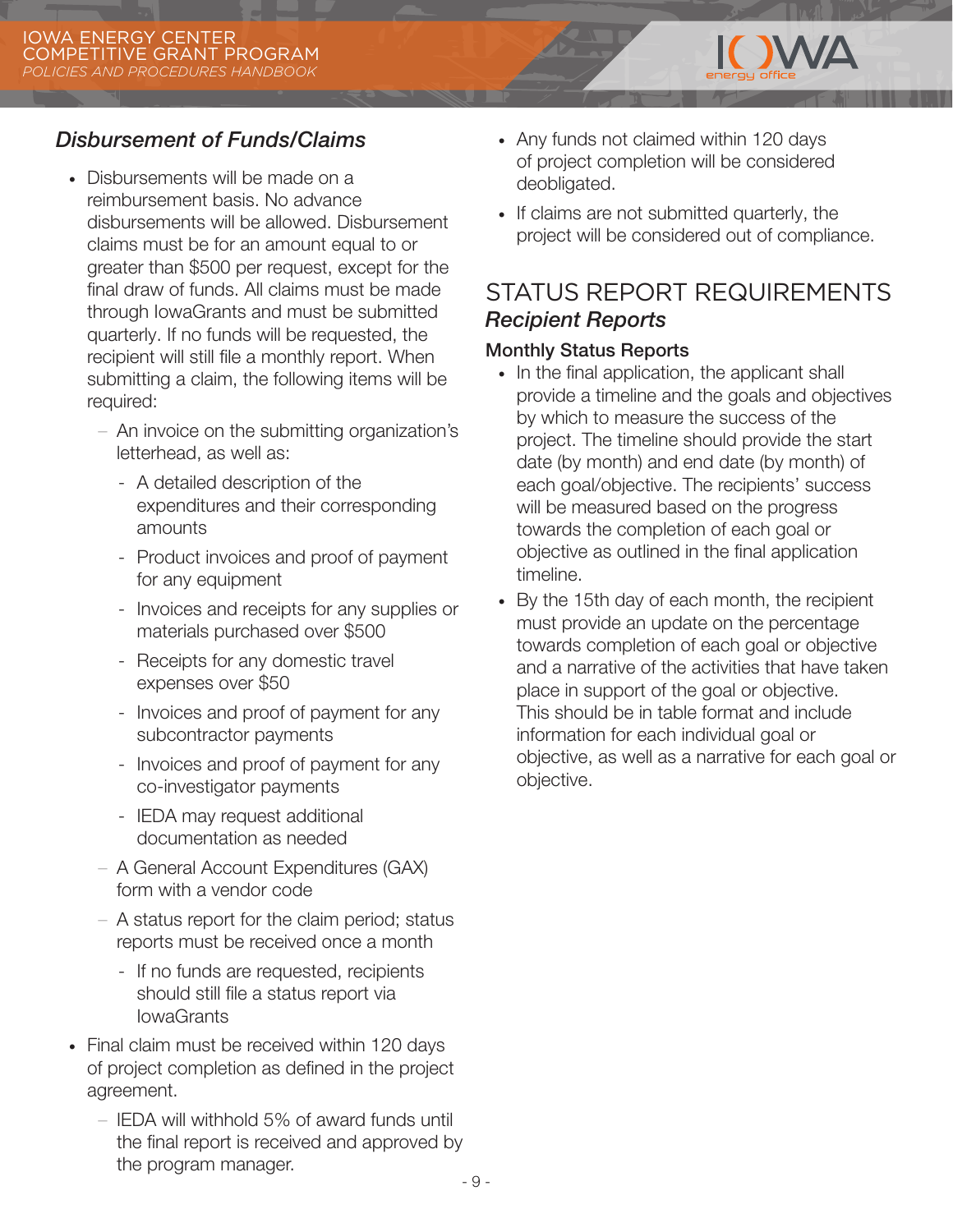

#### Reporting Table Format

| <b>Project Task</b> | <b>Deliverable</b> | Verification<br><b>Model</b> | <b>Target</b><br>Completion<br><b>Date</b> | Percentage<br>Complete | <b>Brief Narrative</b><br><b>Describing</b><br><b>Monthly Grant</b><br><b>Activities</b> |
|---------------------|--------------------|------------------------------|--------------------------------------------|------------------------|------------------------------------------------------------------------------------------|
|                     |                    |                              |                                            |                        |                                                                                          |
|                     |                    |                              |                                            |                        |                                                                                          |
|                     |                    |                              |                                            |                        |                                                                                          |
|                     |                    |                              |                                            |                        |                                                                                          |
|                     |                    |                              |                                            |                        |                                                                                          |
|                     |                    |                              |                                            |                        |                                                                                          |
|                     |                    |                              |                                            |                        |                                                                                          |
|                     |                    |                              |                                            |                        |                                                                                          |
|                     |                    |                              |                                            |                        |                                                                                          |

- · Recipients shall also provide a narrative description of any deviations from the proposed timeline, tasks, and objectives during the reporting period. If the reported deviations will have an impact on the remainder of the project or the dissemination plan, the recipient also notifies the program manager via email.
- · If the monthly report has not been received by the 30th day of the month, the grant will be considered out of compliance.

#### Final Report

- · The final report will be submitted via IowaGrants within 120 days of the project completion date.
- · IEDA will withhold 5% of award funds until the final report is received and approved by the program manager.
- · The final report shall contain the following information:
	- Executive summary
	- Timeline of the completion of each goal or objective
	- Narrative description of grant activities undertaken to support the project
	- Narrative description of the achievements of the project
	- The benefit the end product provides or will

provide to Iowa ratepayers

- Budget narrative, detailing how funds were spent in support of the project
- Narrative description of any deviation from the original budget, timeline or any grant activities
- Dissemination plan/post grant activities timeline. Please include any deviations to originally proposed dissemination plan.
	- Examples may include, but are not limited to:
		- > Conference presentations
		- > Speaking engagements
		- > Publishing white papers